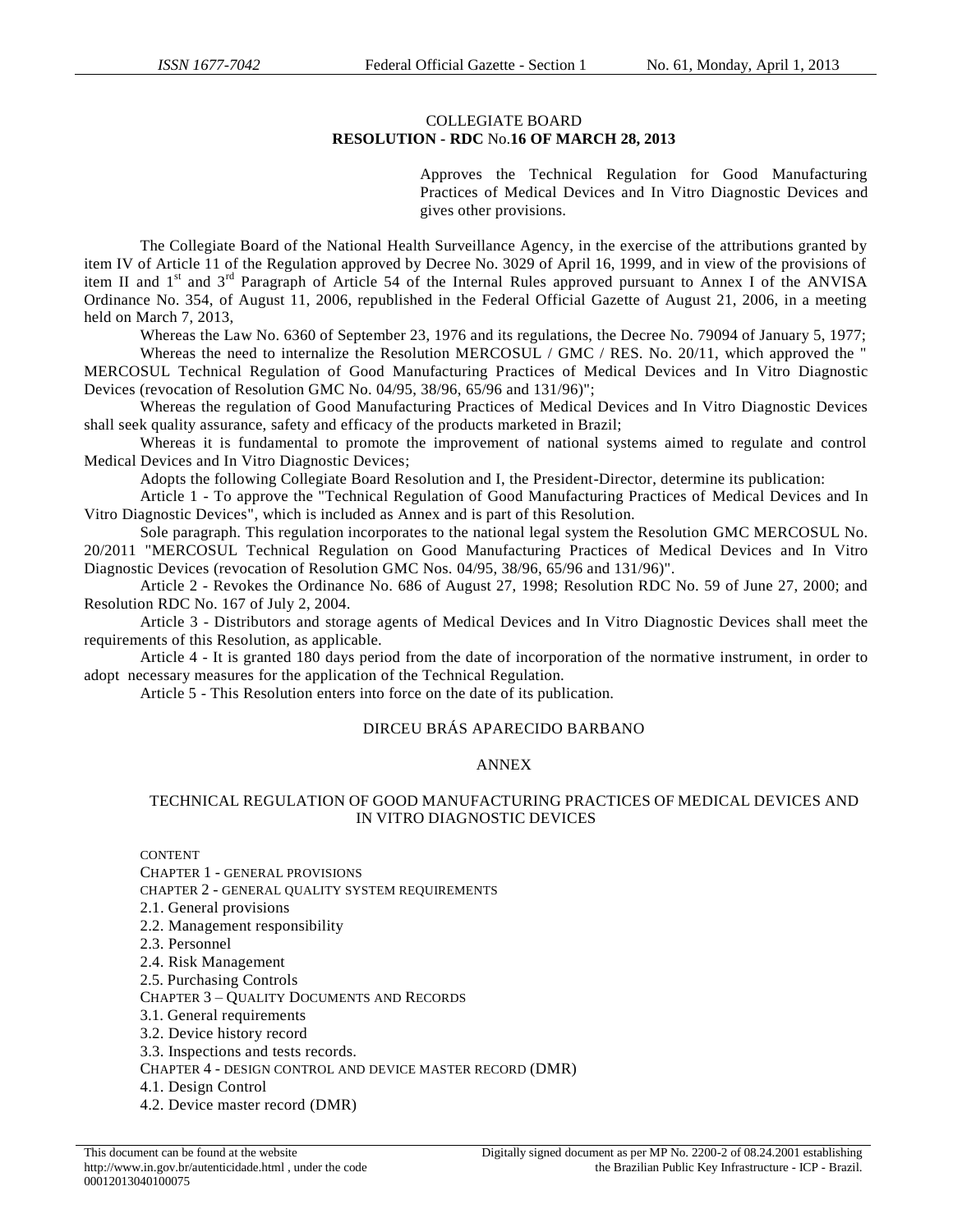### CHAPTER 5 - PROCESS AND PRODUCTION CONTROLS

- 5.1. General Instructions
- 5.2. Controls of Packaging, labeling and instructions for use
- 5.3. Inspection and tests
- 5.4. Inspection, measurement and testing equipment.
- 5.5. Validation
- 5.6. Change controls

CHAPTER 6 - HANDLING, STORAGE, DISTRIBUTION, AND TRACEABILITY

- 6.1. Handling
- 6.2. Storage
- 6.3. Distribution
- 6.4. Identification and traceability

6.5. Non-conforming components and products

CHAPTER 7 - CORRECTIVE AND PREVENTIVE ACTIONS

- 7.1. Corrective and Preventive Actions
- 7.2. Complaint Handling
- 7.3. Quality audit

CHAPTER 8 - INSTALLATION AND SERVICING

- 8.1. Installation
- 8.2. Servicing

CHAPTER 9 - STATISTICAL TECHNIQUES

CHAPTER 1 - GENERAL PROVISIONS

1.1 - Applicability

1.1.1. This Technical Regulation establishes requirements applicable to the manufacture of Medical Devices and In Vitro Diagnostic Devices. These requirements describe the Good Manufacturing Practices (GMP) for methods and controls used in the design, purchasing, manufacturing, packaging, labeling, storage, distribution, installation, and servicing of Medical Devices and In Vitro Diagnostic Devices. The requirements of this Technical Regulation are intended to ensure that Medical Devices and In Vitro Diagnostic Devices are safe and effective.

1.1.1.2. The requirements of this Technical Regulation are applicable to manufacturers and importers of Medical Devices and In Vitro Diagnostic Devices that are marketed in Brazil.

1.1.1.3. Whenever the manufacturer understands that some of the requirements of this resolution are not applicable to its processes, it shall document the justification for such understanding.

1.1.1.4. Importers of Medical Devices and In Vitro Diagnostic Devices shall meet the requirements of this Resolution, as applicable.

1.1.2. Definitions

For the purposes of this Technical Regulation, it is understood by:

1.2.1. Servicing: Maintenance or repair of a finished product in order to return it to its specifications.

1.2.2. Quality audit: means an established, systematic, and independent examination of the manufacturer quality system, that runs at regular intervals and with sufficient frequency to ensure that both the activities of the quality system and its results meet the procedures specified in its quality system, that these procedures are efficiently implemented and that are suitable for achieving the goals of the quality system. The quality audit is different from other activities of the quality system required by this Technical Regulation.

1.2.3. Component: raw material, substance, piece, part, software, hardware, package, label or instructions for use used during the manufacture of a medical device and in vitro diagnostic device, intended to be included as part of the finished product.

1.2.4. Design input: descriptions of physical attributes, indication of use, performance, compatibility, safety, efficacy, ergonomics, usability, information from previous designs and results of risk management, among other requirements of a medical device or in vitro diagnostic device that are used as the basis for the design.

1.2.5. Design output: result of the work in each phase of the design and its final result. The finished design output is the basis for the device master record (DMR)..

1.2.6. Damage: physical lesion or injury to the health of a person, or injury to property or environment.

1.2.7. Specifications: requirements to which products, components, production activities, servicing, services, quality system or any other activity shall conform.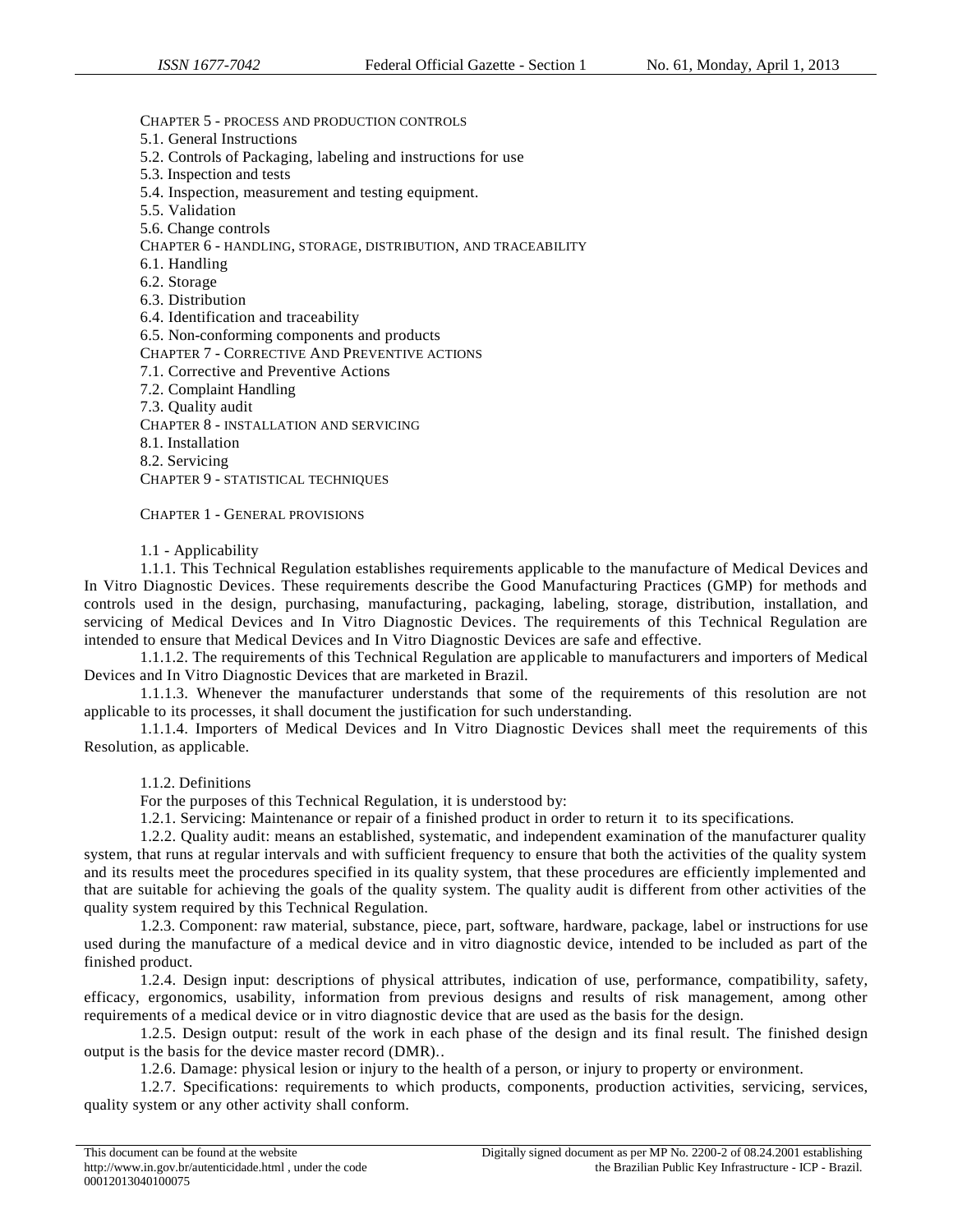1.2.8. Establish: define, document (by written or electronic means) and implement.

1.2.9. Manufacturer: any person who designs, manufacture, assemble or process a finished product, including those who perform functions by contract for sterilizing, labeling, packaging.

1.2.10. Executive Management: high management of the company, responsible for providing resources, with authority to establish or amend the policy and the quality system of the company.

1.2.11. Risk Management: systematic application of policies, procedures and practices of managing analysis, assessments, controls, and monitoring of risks associated with a particular finished product or process.

1.2.12. Lot or batch: quantity of a product produced in a manufacturing or sterilization cycle, whose fundamental feature is the homogeneity.

1.2.13. Manufacture material: material or substance employed in the process of manufacture or to facilitate this process, including cleaning agents, mold detach agents, lubricating oils, sterilizing agents, or other byproducts of the manufacturing process.

1.2.14. Non-conformity: failure to comply with a previously specified requirement.

1.2.15. Serial number or batch: combination of different letters or numbers, or both, from which can be determined the full history of purchasing, manufacturing, packaging, labeling and distribution of finished products.

1.2.16. Hazard: Potential source of harm.

1.2.17. Quality policy: all intentions and guidelines of an organization, with respect to quality, expressed by the executive management.

1.2.18. Special process: any process whose outcome cannot be fully verified by inspections and subsequent tests.

1.2.19. Production: all operations involved in the manufacture of a particular product, from receipt of components, through processing and packaging, up to obtaining the finished product.

1.2.20. Finished product: any product or accessory suitable for use, packaged, labeled.

1.2.21. Quality: all aspects and characteristics enabling a medical device or in vitro diagnostic device to meet the requirements of use suitability, including safety and performance.

1.2.22. Complaints: written, oral or electronic communication regarding the non-acceptance of identity, quality, durability, reliability, safety, effectiveness or performance of a product.

1.2.23. Record: physical or electronic document, which evidence data, facts, specific events and results achieved in relation to compliance of procedures and standards of the quality system.

1.2.24. Device history record: compilation of records containing the full production history of a finished product.

1.2.25. Design history file: compilation of documents containing the full design history of a finished product.

1.2.26. Device master record (DMR): compilation of documents containing specifications, instructions and procedures for obtaining a finished product, as well as installation, servicing and maintenance of the same.

1.2.27. Rework: partial or total manufacturing operation intended to correct a non-conformity of a component, intermediate product or finished product, so that it meets the specifications defined in the DMR

1.2.28. Design Review: documented, systematic and complete examination performed during the design development to assess the suitability to the planning and the objectives established.

1.2.29. Risk: combination between probability of occurrence and severity of damage.

1.2.30. Quality system: organizational structure, responsibilities, procedures, specifications, processes and resources needed for quality management.

1.2.31. Validation: confirmation by analysis and objective evidence that the requirements defined for a particular purpose consistently lead to the expected result. With respect to a design, it means to establish and document objective evidences that the product specifications meet the needs of the user and the intended use. With respect to a process, it means to establish and document objective evidence that the process will consistently produce a result that meets the predefined specifications.

1.2.32. Verifications: confirmation by analysis and submittal of objective evidences that the specified requirements have been met. The verification includes the process of examining the results of an activity to determine the compliance to the specifications established.

1.2.33. Shelf life: period of time estimated by the manufacturer during which the product correctly meets the functions to which it was designed.

#### CHAPTER 2 - GENERAL QUALITY SYSTEM REQUIREMENTS

2.1. General Provisions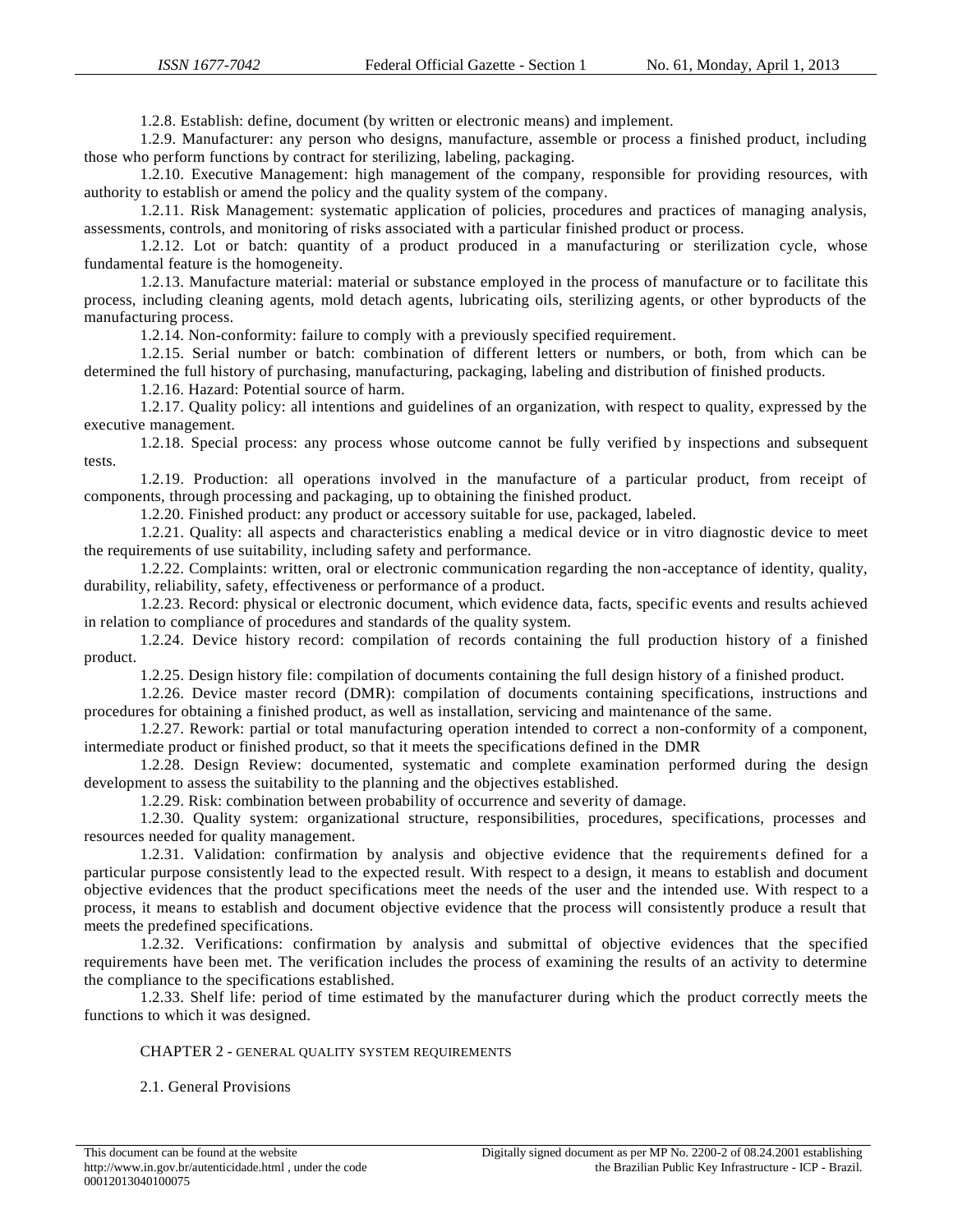2.1.1. Each manufacturer shall establish and maintain a quality system to ensure that the requirements of this Technical Regulation are met and that the products produced are safe, effective and appropriate for the intended use. As part of the activities in the quality system, each manufacturer shall:

2.1.1.1. Establish and maintain effective procedures and instructions of the quality system according to the requirements of this Technical Regulation, and

2.1.1.2. Establish procedures for meeting the established legal provisions in the current health surveillance legislation.

2.2. Management responsibility

2.2.1. Quality Policy. The executive management of each manufacturer shall establish its quality policy and objectives, which shall be measurable and coherent with the established policy. The executive management shall keep the policy at all levels of the organization. The executive management shall ensure that this policy is described in a quality manual and understood by all the employees that may affect or influence the product quality.

2.2.2. Organization. Each manufacturer shall establish and maintain an appropriate organizational structure, represented by organization chart, with sufficient personnel to ensure that the products are manufactured in accordance with the requirements of this Technical Regulation.

2.2.3. Responsibility and Authority. Each manufacturer shall establish at each chapter of this Technical Regulation, the responsibility, authority, and interrelationships of all personnel involved with managing, performing, and checking the work related to quality, with the necessary independence to perform their responsibilities.

2.2.4. Resources and personnel for verification activities. Each manufacturer shall establish functions for verification activities and provide appropriate resources and designates trained personnel to perform the activities of verification.

2.2.5. Management Representative. The executive management of each manufacturer shall designate an individual and document this designation, which, regardless of other functions, will have authority and responsibility to:

2.2.5.1. Ensure that quality system requirements are established and maintained in accordance with this Technical Regulation;

2.2.5.2. Report the performance of the quality system to the executive management for review and provide information on improvements of the quality system.

2.2.6. Management review. The executive management of each manufacturer shall evaluate the suitability and effectiveness of the quality system at defined intervals and sufficient frequency to ensure that the quality system meets the requirements of this Technical Regulation and complies with the objectives of quality policy established. The management review shall be conducted according to established review procedures and the results of each quality system review shall be documented. Audit results, post-market information, process performance and product conformity, status of corrective and preventive actions, changes that may affect the quality system or product conformity, regulatory requirements, and other data shall be considered as inputs for management reviews.

### 2.3. Personnel

2.3.1. General instructions. Each manufacturer shall have sufficient personnel with instruction, expertise, training and practice compatible with the attributes of the function, in order to insure that all the activities provided for in this Technical Regulation are properly performed. It shall be documented authority, responsibility and requirements necessary for the various functions of the company..

2.3.2. Training. Each manufacturer shall ensure that all personnel are adequately trained to perform the tasks assigned to them. Training shall be conducted in accordance with procedures established by qualified persons to ensure that employees have a proper understanding on their regular functions and on the requirements of these Technical Regulations applicable to their functions. As part of their training, all employees shall be warned of defects in products that may occur as a result of improper performance of their specific functions. The employee training shall be documented.

2.3.3. Consultants. Each manufacturer shall ensure that any consultant guiding employees on methods or controls used for designing, purchasing, manufacturing, packaging, labeling, storage, installation or servicing of products have sufficient qualifications (instructions, training and expertise) to advise on matters for which he was hired. The hiring of consultants will be conducted in accordance with the requirements of purchase control provided for in this Technical Regulation.

### 2.4. Risk Management

2.4.1. Each manufacturer shall establish and maintain an ongoing process of risk management which involves the entire product lifecycle, from the conception to decommission, to identify the hazards associate d to a medical device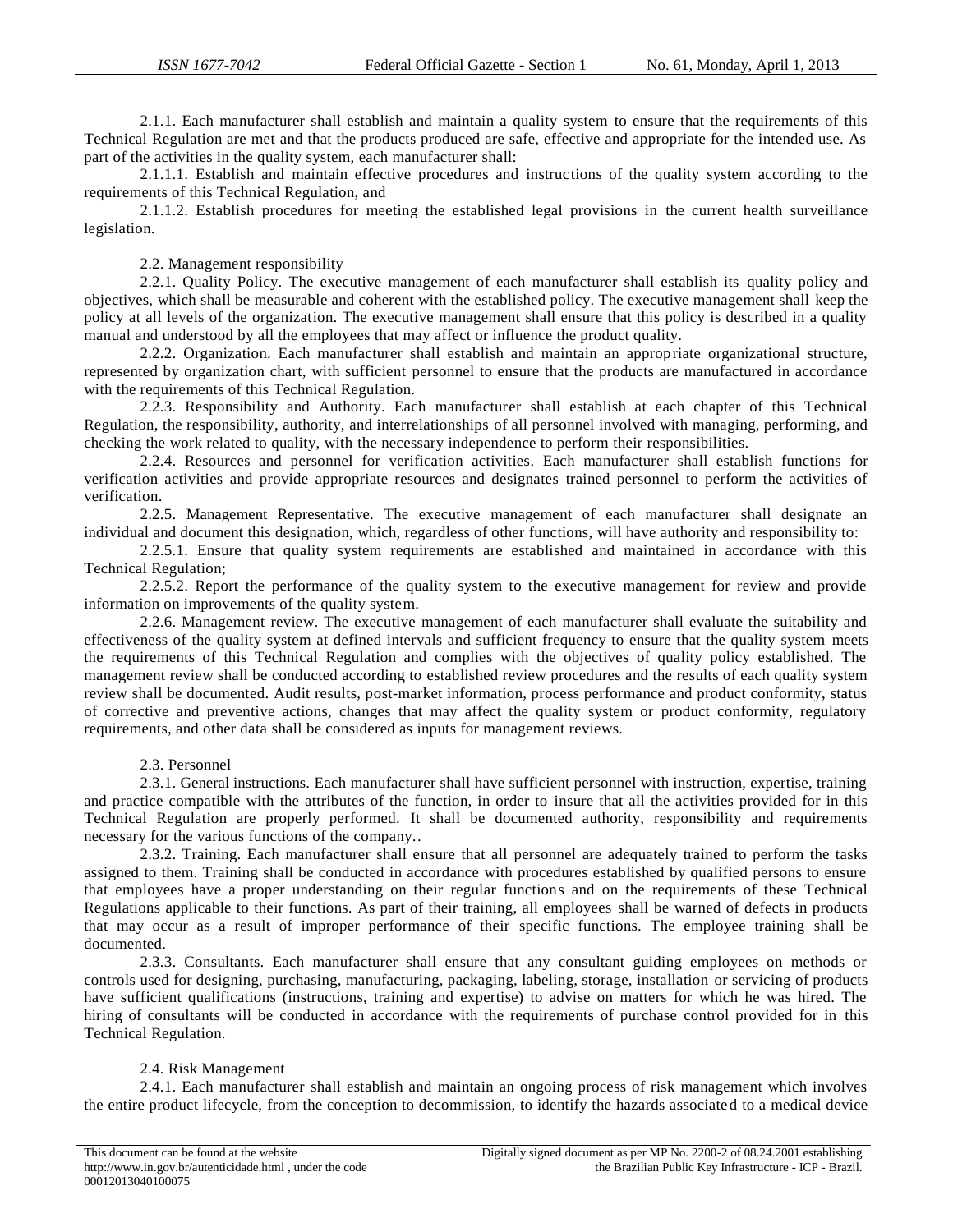or in vitro diagnostic device, to estimate and evaluate the risks involved, to control the risks and evaluate the effectiveness of established controls. This program shall include the following elements: analysis, assessment, control and risk monitoring.

2.4.2. The executive management shall designate responsible personnel, establish the policy to determine the risk acceptability criteria, and determine a periodic review of risk management activities to ensure its adequacy and effectiveness.

#### 2.5. Purchasing Controls

2.5.1. Each manufacturer shall establish and maintain procedures to ensure that the components, manufacturing materials, and finished products manufactured, processed, labeled, and packaged by third parties or store d by them under contract, comply with the specifications. Each manufacturer shall also ensure that the services performed by third parties comply with the established specifications.

2.5.2. Assessment of suppliers of products and services. Each manufacturer shall establish and maintain, according to the impact on the quality of the final product, criteria for assessing suppliers, specifying the requirements, including quality requirements, which they shall meet.

2.5.3. Each manufacturer shall evaluate and select potential suppliers according to their ability to meet established requirements, keeping records of approved suppliers. Assessment records shall be kept, as well as their results.

2.5.4. Purchase records. Each manufacturer shall maintain records of purchase orders that clearly describe or make reference to specifications, including quality requirements for components, manufacturing materials, finished products or services requested or contracted. The approval of orders, including the date and manual or electronic signature of the responsible, shall be documented.

2.5.5. An agreement shall be documented in which the suppliers undertake to notify the manufacturer about any change in the product or service, so that the manufacturer can determine if the change affects the quality of the finished product.

2.5.6. Each manufacturer shall review and approve the purchase documents before their release.

### CHAPTER 3 - QUALITY DOCUMENTS AND RECORDS

3.1. General requirements.

3.1.1. Each manufacturer shall establish and maintain procedures for document control to ensure that all documents required in this Technical Regulation are correct and appropriate for the intended use, and are understood by all employees who may affect or influence the quality of a product.

3.1.2. Approval and issuance of documents. Each manufacturer shall designate persons to evaluate and approve all documents established in this Technical Regulation for adequacy before its issuance. The approval, including date and manual or electronic signature of the responsible for approving the documents shall be documented.

3.1.3. Distribution of documents. The manufacturer shall insure that all documents are updated and available at the sites of use and that all unnecessary or obsolete documents are removed from use, or protected from unintentional use.

3.1.4. Changes to documents. Changes to specifications, methods or procedures related to the quality system shall be evaluated, documented, reviewed, and approved by persons whose function and level of responsibility are equivalent to those who performed the original revision and approval.

3.1.5. Records of changes to documents. Each manufacturer shall maintain records of changes to documents, including a description of the change, identification of the changed documents and the affected documents, identification of the responsible person, date of approval and date on which the change shall enter into force. A list of valid documents shall be maintained in order to identify their current status and ensure that only updated and approved documents are in use.

3.1.6. Documents and Records Archive. All quality documents and records shall be legible and be stored so as to minimize damage, prevent losses, and promote quick recovery. All documents and records electronically filed shall have backups.

3.1.6.1. Confidentiality. The documents and records considered as confidential by the manufacturer may be marked to alert the competent health authority;

3.1.6.2. Period of retention of documents and records: all the required documents and records related to a product shall be maintained for a period of time equivalent to the shelf life of the product, but in no case less than two years from the date of its distribution.

3.2. Device history record.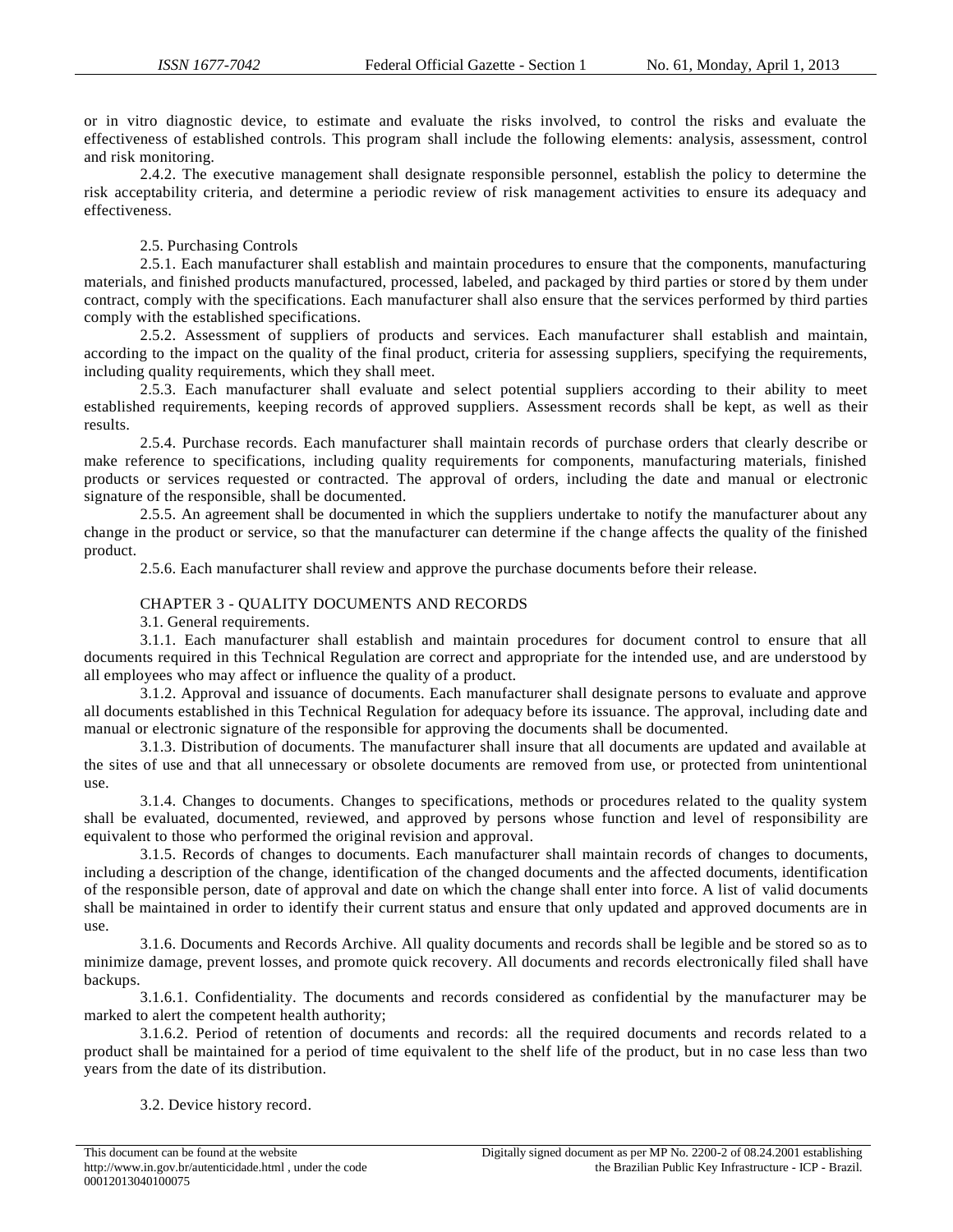3.2.1. Each manufacturer shall maintain device history records. Each manufacturer shall establish and maintain procedures to ensure that the device history records are kept for each batch or series to demonstrate the products were manufactured according to the device master record and the requirements of this Technical Regulation. The device history record shall contain or make reference to the following information:

- 3.2.1.1. Manufacture Date;
- 3.2.1.2. Components used;
- 3.2.1.3. Quantity manufactured;
- 3.2.1.4. Results of tests and inspections;
- 3.2.1.5. Special processes parameters;
- 3.2.1.6. Quantity released for distribution;
- 3.2.1.7. Labeling;
- 3.2.1.8. Identification of serial number or batch of the device; and
- 3.2.1.9. final release of the device.

3.3. Inspections and tests records.

3.3.1. Each manufacturer shall maintain records of results of established tests and inspections, when directly related to critical quality attributes of the product. These records shall include acceptance criteria, results, equipment / instrument used, and date and manual or electronic signature of the responsible.

## CHAPTER 4 - DESING CONTROL AND DEVICE MASTER RECORD (DMR)

### 4.1. Design Control

4.1.1. General Instructions. Each manufacturer shall establish and maintain procedures to control product design to ensure that the specified requirements for the design are met.

4.1.2. Design planning and development. Each manufacturer shall establish and maintain plans that describe or make reference to design and development activities and the responsible for each activity. The plans shall describe or make reference to design development activities, including any interaction between different organizational and technical groups that may have some interface with the design. The plans shall be evaluated, updated, and approved as the design development progresses.

4.1.3. Design input. Each manufacturer shall establish and maintain procedures to ensure that the requirements relating to a product are appropriate and meet its intended use, including the needs of the user and patient and applicable legal and regulatory requirements. Procedures shall include a mechanism by which incomplete, ambiguous or conflicting requirements are identified and handled. The design input shall be documented, evaluated and approved by a designated qualified person. The approval of requirements, including the date and manual or electronic signature of the responsible for the approval, shall be documented.

4.1.4. Design verification. Each manufacturer shall establish and maintain procedures for product design verification . The design verification shall be performed by designated personnel and shall ensure that the design output meets the input. The results of design verification, including the identification of the design verified, verification methods, date and name of the person responsible for the verification, shall be documented in the design history file.

4.1.5. Design output. Each manufacturer shall establish and document the design output in order to allow the assessment of design's compliance to the requirements established as input. The design output shall meet the requirements of the input, and shall include the acceptance criteria and identify the design features that are fundamental to the intended use of the product. These shall be documented, reviewed and approved prior to release.

4.1.6. Design Review. Each manufacturer shall establish and maintain procedures to ensure that the assessments of design results are planned, conducted and documented in the various stages of design development. The procedures shall ensure that representatives from all functions directly related to the design stage being reviewed, as well as the individuals from related areas and experts needed, are involved. The results of design review shall be documented in the device history record.

4.1.7. Design Transfer. Each manufacturer shall establish and maintain procedures to ensure that the product design is correctly translated into production specifications.

4.1.8. Design validation. Each manufacturer shall establish and maintain procedure to validate the product design. The design validation shall be performed under pre-determined operation conditions, in the initial production of a batch or unit. The design validation shall ensure that the product meets the needs of the user and indication of use, and shall include tests of the products under real or simulated conditions of use. The design validation shall include software validation when appropriate. The results of design validation, including its identification, methods, data and manual or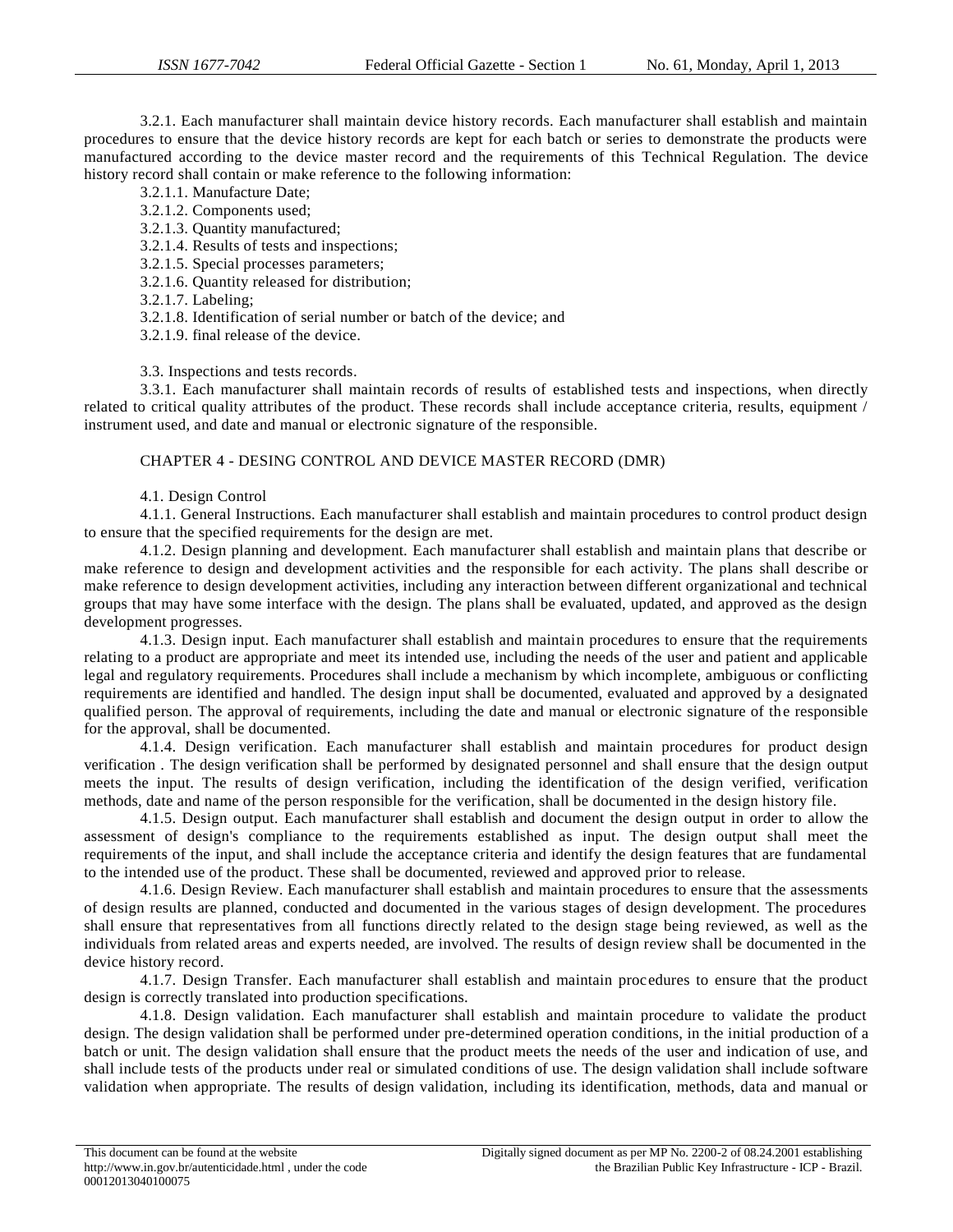electronic signature of the responsible shall be documented in the design history file. Stability studies shall be conducted whenever applicable.

4.1.9. Design release. Each manufacturer shall ensure the design will not be released for production until its approval by the persons assigned by the manufacturer. The persons assigned shall review all records required to the design history file in order to ensure it is complete and the final design is compatible with the approved plans, prior to its release. This release, including date and manual or electronic signature of the responsible shall be documented.

4.1.10. Design changes. Each manufacturer shall establish and maintain procedures to identify, document, validate, review and approve design changes before its implementation, including an assessment of the risks within the risk management process.

4.1.11. Design history file. Each manufacturer shall establish and maintain a design history file for each product. The design history file shall contain or make reference to all records necessary to demonstrate that the design was developed in accordance to the approved design plan and the requirements of this Technical Regulation.

4.2. Device master record (DMR)

4.2.1. Each manufacturer shall maintain device master records (DMR's). The DMR for each type of product shall include or make reference to the following information:

4.2.1.1. Product specifications, including the corresponding drawings, composition, formula, components specifications, and software design specifications, and its source codes;

4.2.1.2. Production process specifications, including infrastructure specifications, equipment, production methods and instructions, and environmental specifications of production;

4.2.1.3. Packaging and labeling specifications, including methods and processes used;

4.2.1.4. Procedures for inspecting and testing with the respective acceptance criteria; and

4.2.1.5. Methods and procedures for installation, maintenance, and servicing.

#### CHAPTER 5 - PROCESS AND PRODUCTION CONTROLS

5.1. General Instructions

5.1.1. Each manufacturer shall design, conduct, control and monitor all production processes in order to ensure that the product comply with the specifications. Where any deviation in the product specifications may occur as a result of the manufacturing process, the manufacturer shall establish and maintain procedures of process control, which describe any process controls necessary to ensure compliance to the specification. The process controls shall include:

5.1.1.1. Documented instructions, standard operating procedures, and methods defining and controlling the method of production, installation and maintenance;

5.1.1.2. Monitoring and control of process parameters;

5.1.1.3. Compliance to technical rules, standards or reference codes; and

5.1.1.4. Instructions for releasing the beginning of the process;

5.1.2. The company facilities shall be properly designed to provide the performance of all operations, to prevent exchanges or contamination of components, manufacturing materials, intermediate products, and finished products, and ensure the proper handling thereof, including proper flow of people.

5.1.3. Environmental Control. Each manufacturer shall provide appropriate environmental conditions to production operations in order to prevent contamination or other adverse effects on the product. The correct functioning of established environmental control systems shall be monitored, keeping the corresponding records.

5.1.3.1. Clean and sanitization. Each manufacturer shall establish and maintain appropriate cleaning and sanitization procedures, as well as a program that meet the requirements of manufacturing process specifications. Each manufacturer shall insure that the employees involved understand these procedures.

5.1.3.2. Personal health and hygiene. Each manufacturer shall ensure that the employees and or others who are in contact with the product or with the environment are clean, healthy, and appropriately dressed for the activity to be performed. Any person who, by medical examination or observation of supervisors, seems to be in a health condition that may affect the product, shall be removed from the operations. Each manufacturer shall instruct the personnel to report such conditions to the supervisors.

5.1.3.3. Personnel habits. Each manufacturer shall limit the consumption of foods and beverages to specific locations in order not to affect the production areas.

5.1.3.4. Contamination control. Each manufacturer shall establish and maintain procedures to prevent the contamination of equipment, components, manufacturing materials, intermediates and finished products by cleaning and disinfection materials, including hazardous substances or contaminants generated by the production process. A pest control program shall be established, and whenever chemical agents are used, the company shall ensure they do not affect the product quality.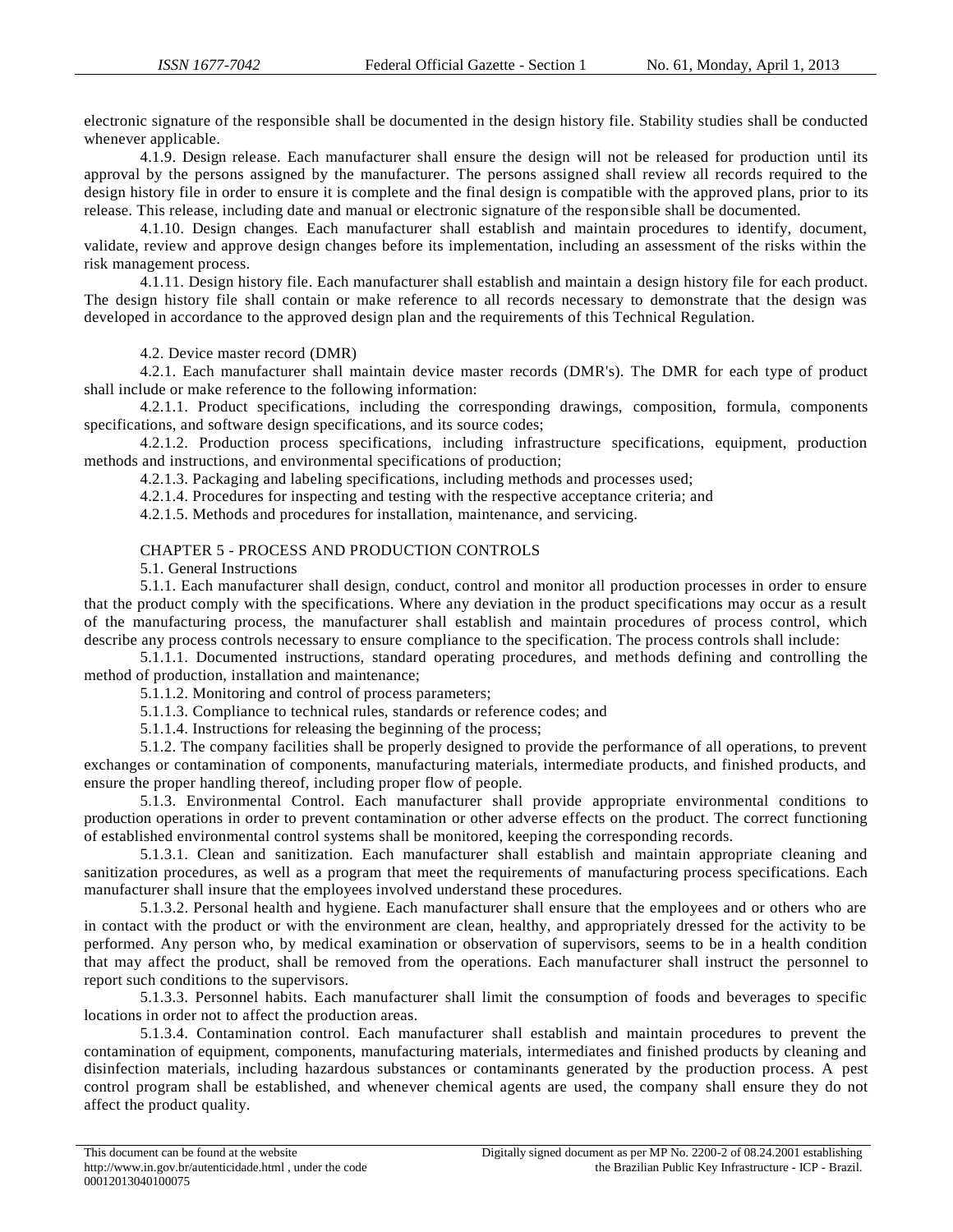5.1.3.5. Removal of garbage and chemical waste. The treatment and destination of garbage, chemical wastes and by-products shall occur in accordance with the applicable legislation in force.

5.1.3.6. Biological safety standards shall be observed in the cases where there is biological risk.

5.1.4. Worker health. Each manufacturer shall ensure the compliance to applicable standards related to the health of workers, including the use of personal protective equipment, which is compatible with the labor processes performed.

5.1.5. Equipment. Each manufacturer shall ensure that all equipment used in the manufacturing process are appropriate for the intended use and properly designed, constructed, and installed to facilitate the maintenance, adjustments, cleaning and use.

5.1.5.1. Maintenance program. Each manufacturer shall establish and maintain a program for maintenance, adjustments, and, when appropriate, cleaning of equipment to ensure that all manufacturing specifications are being achieved. The maintenance program shall be in a place of easy access to the personnel responsible for the maintenance and use of the equipment. A record of the maintenance activities shall be performed, with date of performance and identification of the persons in charge.

5.1.5.2. Adjustments. Each manufacturer shall ensure that any acceptable tolerances or inherent limitations are attached in a visible place or near the equipment requiring periodic adjustment, or are easily available to the personnel in charge of these adjustments.

5.1.5.3. Manufacturing materials. Each manufacturer shall establish and maintain procedures for use and removal of manufacturing materials, to ensure that such materials are removed from the product or limited to a specified amount that does not adversely affect the product quality.

5.1.6. Special processes shall be conducted in accordance with established procedures and parameters in order to assure the compliance to the specifications. The critical parameters shall be monitored and recorded in the device history record.

5.2. Controls of packaging, labeling and instructions for use.

5.2.1. Product packaging. Each manufacturer shall establish procedures for product packaging in order to protect the product from any change, damage or contamination during the processing, storage, handling, and distribution processes.

5.2.2. Product labeling.

5.2.2.1. Each manufacturer shall establish and maintain procedures to ensure the integrity and prevent accidental mixing of labels, instructions for use, packaging materials or identification tags.

5.2.2.2. Each manufacturer shall ensure that labels are designed, printed, and, if applicable, applied so as to remain legible and attached to the product during processing, storage, handling, and use steps.

5.2.2.3. Inspection of labels and instructions for use. The labels and instructions for use shall not be released for use until an authorized person has examined their compliance to the information contained therein. The approval, including date, name and manual or electronic signature of the responsible, shall be documented in the device history record.

5.3. Inspection and tests

5.3.1. General Instructions. Each manufacturer shall establish and maintain procedures for inspections, tests or other means of verification, so as to ensure compliance to the specified requirements in the entire production chain. The results of the acceptance activities during the receipt of components and manufacturing materials, as well as intermediate production stages and final acceptance of the finished product, shall be documented, including its conclusion (accepted or rejected).

5.3.2. The authority and responsibility for such activities shall be defined by the manufacturer.

5.3.3. The components and manufacturing materials received, as well as components, intermediate products, and returned products shall not be used or processed until the verification of their compliance to the requirements. Each manufacturer shall establish and maintain procedures for the retention of components, manufacturing materials, intermediate products, and returned products until the inspections, tests or other verification have been completed and documented.

5.3.4. The finished products shall not be released until the activities specified in the DMR have been completed and until the documentation and the associated data have been reviewed by a person assigned to ensure that all acceptance criteria have been met. The release, including the date and manual or electronic signature of the responsible shall be documented.

#### 5.4. Inspection, measurement and testing equipment.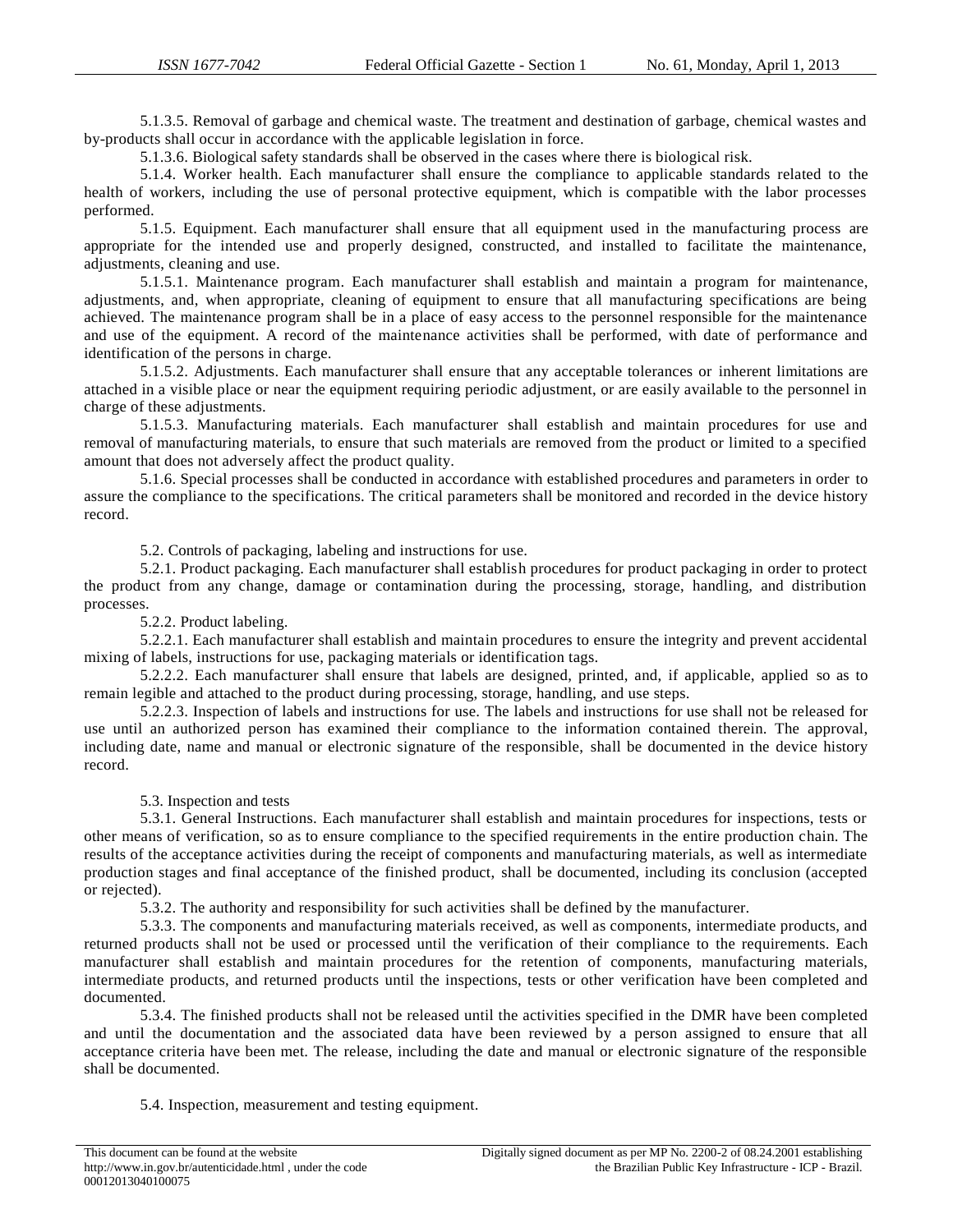5.4.1. Each manufacturer shall ensure that all measurement and testing equipment, including mechanical, automated or electronic equipment, are suitable for its intended purposes and are capable of producing valid results. Each manufacturer shall establish and maintain procedures to ensure that equipment is routinely calibrated, inspected and controlled. The measurement equipment shall be identified so as the calibration status can be determined.

5.4.2. Calibration. Each manufacturer shall establish and maintain calibration procedures that include special guides and precision and accuracy limits, as well as prescriptions for corrective actions when the precision and accuracy limits are not achieved. The calibration shall be performed by personnel who have the necessary instruction, training, practice and expertise.

5.4.3. Calibration standards. Each manufacturer shall establish and maintain calibration standards for measurement equipment that are traceable to the official national or international standards. If there is no applicable standard available, the manufacturer shall establish and maintain its own standard.

5.4.4. Calibration records. Each manufacturer shall insure the maintenance of calibration records, including dates, measurements obtained, employee in charge of this task, and the next date for this operation. Records shall be maintained by the manufacturer and shall be available for the personnel using this equipment and for those responsible for calibrating it.

5.4.5. Maintenance. Each manufacturer shall establish and maintain procedures to ensure that the handling, preservation, and custody of equipment for testing, measuring, and inspecting are performed in order to preserve its precision and suitability for use.

5.4.6. Facilities. Each manufacturer shall protect the facilities and equipment for inspection, testing, and measurement, including hardware and test software, from adjustments that would invalidate the calibration.

5.4.7. The manufacturer shall establish procedures to assess the impact of results from previous measurements when identifying non-conformities in testing and measurement equipment. The result of the assessment shall be documented.

#### 5.5. Validation

5.5.1. Special processes shall be validated according to previously established protocols. The results of validations, including the date and identification of the responsible for the approval shall be recorded.

5.5.2. Analytical methods, auxiliary systems supporting the processes or environmental control, automated computerized systems, and software that may adversely affect the quality of the product or the quality system shall be validated.

5.5.3. The manufacturer shall establish procedures to periodically verify their processes, analytical methods, auxiliary systems supporting the processes and environment control, automated computerized systems, and validated software, and, when applicable, to establish the frequency for revalidation.

5.6. Change control. The manufacturer shall establish procedures for change control in order to control the changes in auxiliary systems, software, equipment, processes, methods or other changes that may influence the quality of the products, including a risk assessment within the risk management process.

5.6.1. The procedure shall describe the actions to be taken, including, when appropriate, the need to re -qualify or revalidate.

5.6.2. The changes shall be formally requested, documented and approved before their implementation.

### CHAPTER 6 - HANDLING, STORAGE, DISTRIBUITION AND TRACEABILITY

#### 6.1. Handling

6.1.1. Each manufacturer shall establish and maintain procedures to ensure inversions (exchanges), damage s, deterioration or other adverse effects affecting components, manufacturing materials, intermediate products, finished products, and samples for quality control do not occur during any stage of handling.

6.1.2. Each manufacturer shall establish and maintain procedures to identify the compliance of components, manufacturing materials, intermediate products, and finished products, in order to ensure that only those duly approved are used or distributed.

6.1.3. The procedures shall ensure that when the quality or condition of suitable for use of a component, manufacturing material, intermediate product or finished product, deteriorate over time, they are not used or distributed.

6.1.4. The procedures shall ensure that components, manufacturing materials, intermediate products or finished products nearest the expiry date are distributed or used firstly, and those out of the expiry date are not distributed or used.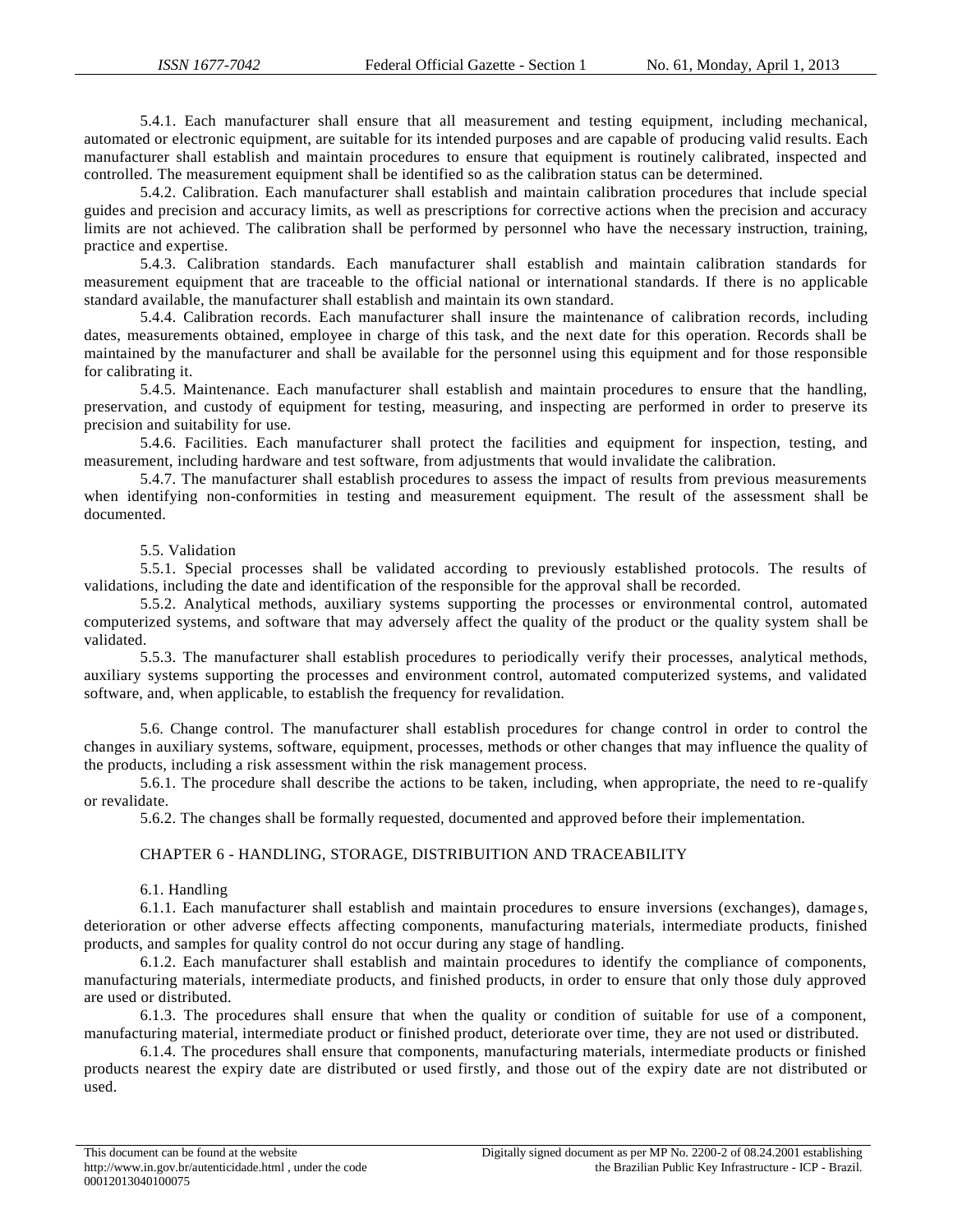## 6.2. Storage

6.2.1. Each manufacturer shall establish and maintain procedures to identify the components, manufacturing materials, intermediate products, finished products, and samples for quality control, in order to prevent inversions (exchanges). These shall be stored in physical and environmental conditions that prevent damages, deterioration or other adverse effects during the period of storage.

### 6.3. Distribution

6.3.1. Each manufacturer shall maintain distribution records, including or making reference to:

6.3.1.1. Names and addresses of the consignee;

6.3.1.2. Identification and amount of products shipped, with shipment date; and

6.3.1.3. Any numerical control used for traceability.

6.4. Identification and traceability

6.4.1. Each manufacturer shall establish and maintain procedures for identifying components, manufacturing materials, intermediate products, and finished products during all stages of storage, production, distribution and installation in order to prevent confusion and to ensure the correct order fulfillment.

6.4.2. Each manufacturer shall identify each unit, batch or lot of products with a serial or batch number. This identification shall be recorded in the device history record.

6.5. Non-conforming components and products

6.5.1. Each manufacturer shall establish and maintain procedures to ensure that components, manufacturing materials, intermediate products, finished products, and returned products, which do not comply with the requirements, are not installed or used inadvertently. The procedures shall contain prescriptions to identify, document, evaluate, segregate, and dispose non-conforming components, manufacturing materials, intermediate products, and finished products. The assessment of non-conformity shall include the need for investigation and notification of those people and organizations involved in such non-conformity. The results of assessments and eventual investigations shall be recorded.

6.5.2. The responsibility for the review and the authority for the decision on non-conforming components, manufacturing materials, intermediate products, finished products, and returned products shall be defined. The review and decision process shall be described in an established procedure. The decision shall be documented and the record of the rationale and manual or electronic signature(s) of the responsible(s) shall be kept. In case of authorization of use, the decision shall be based on risk assessment technically justifiable.

6.5.3. Each manufacturer shall establish and maintain procedures for re-work, re-inspection, and re-assessment of intermediate or finished products after re-work, to ensure that they meet the original specifications. The activities related to re-work and re-assessment of the product, including problems resulting from re-work, shall be documented in the device history record.

### CHAPTER 7 - CORRECTIVE ACTIONS

7.1. Corrective and preventive actions.

7.1.1. Each manufacturer shall establish and maintain procedures to:

7.1.1.1. Analyze processes, work operations, quality audit reports, quality records, servicing records, complaints, returned products, and other sources of quality data in order to identify existing and potential sources of nonconformities related to the product, process or quality system. When applicable, the analysis shall be based on valid statistical technique to detect recurrent quality problems;

7.1.1.2. Investigate the source of non-conformities related to the product, process or quality system;

7.1.1.3. Identify and implement the necessary actions to prevent the occurrence, to correct the event, and to prevent the recurrence of non-conformities;

7.1.1.4. Verify or validate the effectiveness of the corrective action to ensure it does not adversely affect the product. For this purpose, any changes made, when applicable, shall observe change control procedures and validation protocols established;

7.1.1.5. Record activities related to corrective and preventive actions;

7.1.1.6. Ensure the information concerning quality issues or non-conforming products are properly disseminated to those directly involved in the maintenance of product quality or in preventing the occurrence of such problems;

7.1.1.7. Submit relevant information on quality issues identified, and preventive and corrective actions, to the executive management for information and monitoring, as well as the competent health authority, when applicable;

7.1.1.8. Determine product recalls and other field actions that are relevant for products already distributed.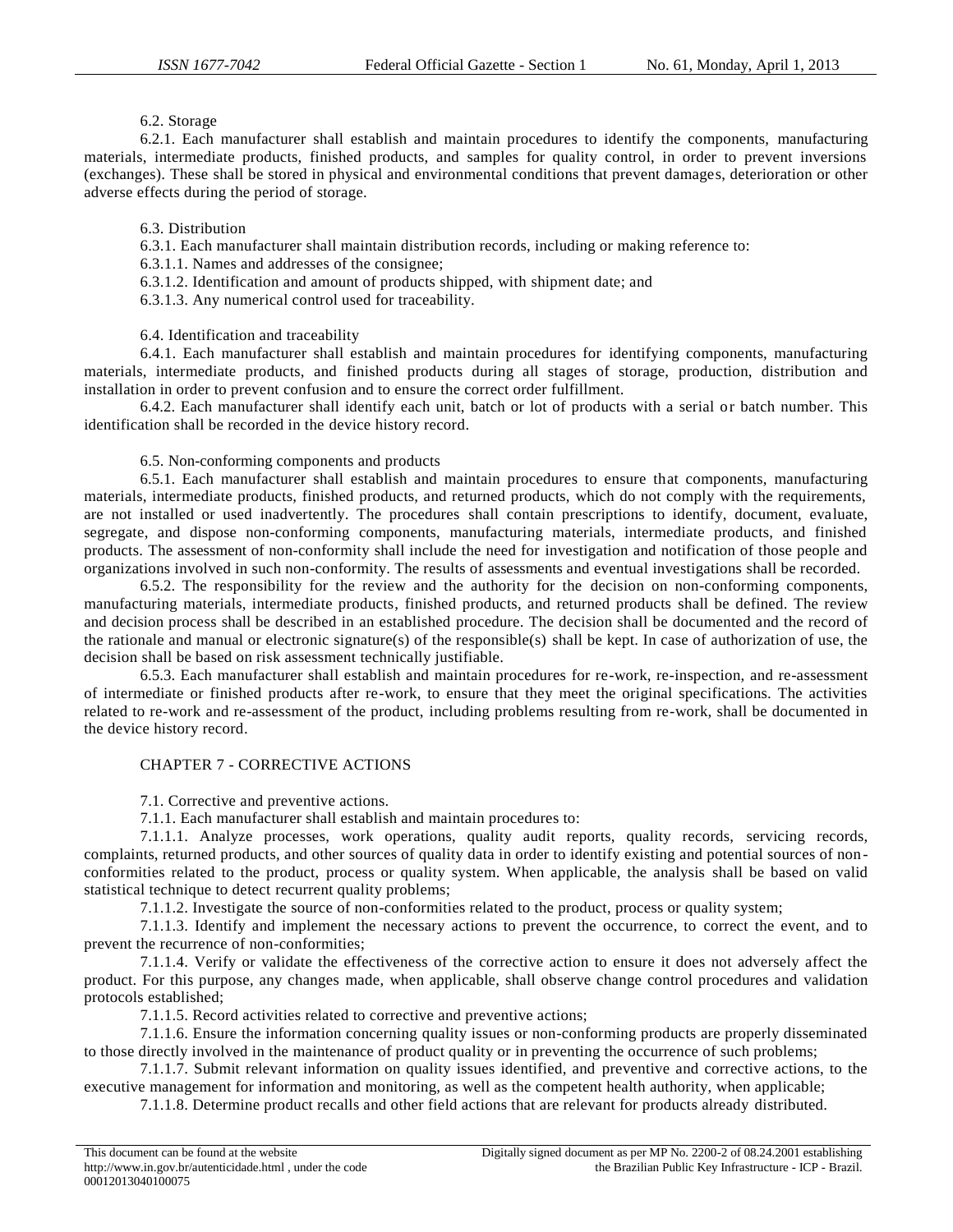7.2. Complaints Management.

7.2.1. Each manufacturer shall establish and maintain procedures to receive, examine, evaluate, investigate, and file complaints. Such procedures shall ensure that:

7.2.1.1. Complaints are received, documented, examined, evaluated, investigated, and filed by a formally designated unit;

7.2.1.2. When applicable, the complaints are notified to the competent health authority;

7.2.1.3. Complaints are examined to evaluate whether an investigation is necessary. When no investigation is performed, the unit shall maintain a record including the reason why the investigation has not been performed and the name of the responsible for the decision to not investigate;

7.2.1.4. Each manufacturer shall examine, evaluate, and investigate all complaints involving possible product non-conformity. Any complaints related to death, injury or threaten to public health shall be immediately reviewed, evaluated and investigated.

7.2.1.5. When an investigation is performed, a record shall be kept, containing the following information:

7.2.1.5.1. Product name;

7.2.1.5.2. Date of receipt of the complaint;

7.2.1.5.3. Any control number used;

7.2.1.5.4. Name, address and telephone number of the claimant;

7.2.1.5.5. Nature of the complaint; and

7.2.1.5.6. Date and investigation results, including the actions taken.

7.3. Quality Audit.

7.3.1. Each manufacturer shall conduct and document quality audits to assess the quality system compliance to the requirements established.

7.3.2. Quality audits shall be conducted by trained persons, according to audit procedures established, with no direct responsibility for the matters being audited.

7.3.3. Those responsible for the audited areas shall be notified on non-conformities identified.

### CHAPTER 8 - INSTALLATION AND SERVICING

8.1. Installation. Each manufacturer shall establish and maintain appropriate instructions and procedures to correctly install the products. When the manufacturer or his authorized representative installs a product, it shall be verified for operation according to established criteria. The results of this verification shall be recorded. The manufacturer shall ensure the installation instructions and procedures are distributed along with the product or otherwise available to the responsible for installing the product.

8.2. Servicing. Each manufacturer shall establish and maintain procedures to ensure that finished products undergoing servicing by the manufacturer or his representative meet the specifications.

8.2.1. Servicing records. Each manufacturer shall establish and maintain procedures to ensure the servicing records are maintained and identify:

8.2.1.1. Product subject of service;

8.2.1.2. Control number used;

8.2.1.3. Date of service;

8.2.1.4. Identification of service provider;

8.2.1.5. Description of service performed; and

8.2.1.6. Results of tests and inspections for approving the service.

8.2.2. Each manufacturer shall regularly review the servicing records. Where the analysis identifies failure trends, which represent hazards, or records involving death or severe injury, the corrective / preventive action shall be implemented according to the requirements of this Technical Regulation.

# CHAPTER 9 - STATISTICAL TECHNIQUES

9.1. Each manufacturer shall establish and maintain procedures for identifying valid statistical techniques to assess the performance of the quality system and capability of the process to meet the established specifications.

9.2. Sampling plans shall be formalized in writing and based on valid statistical logic. Each manufacturer shall establish and maintain procedures to ensure that sampling methods are adequate for their intended use and are regularly